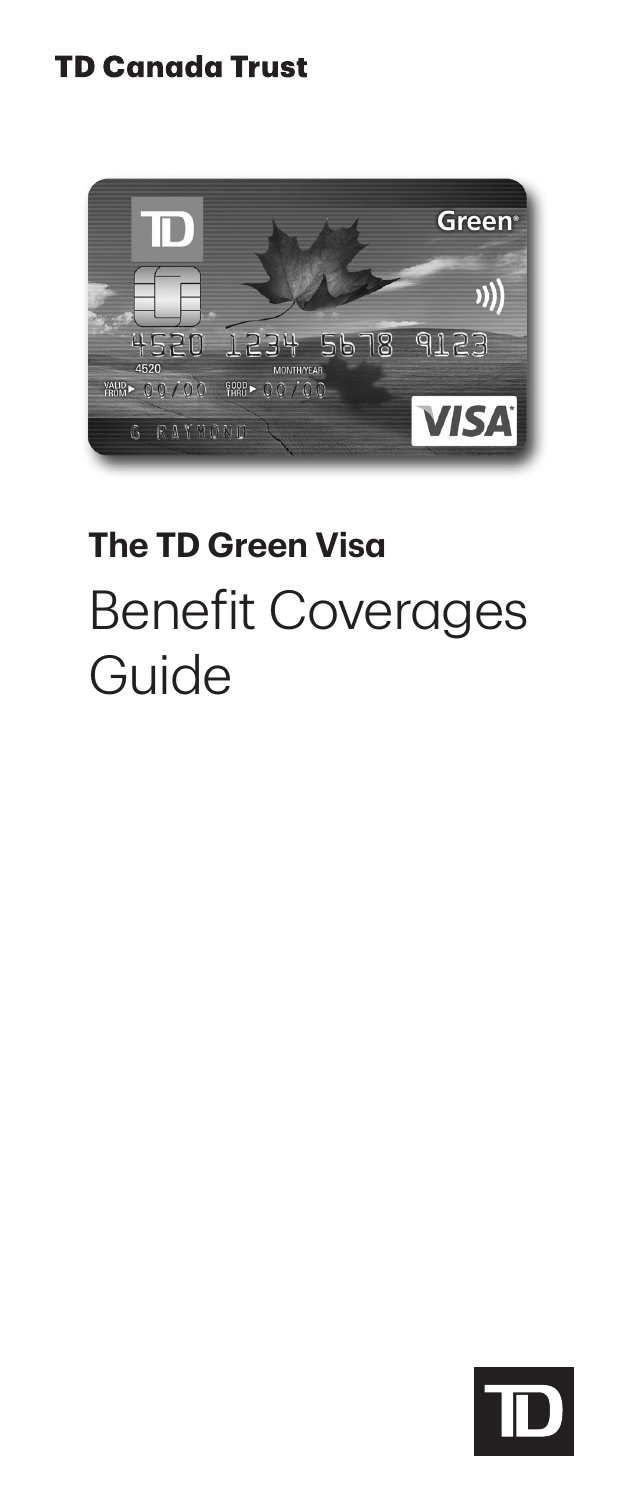#### This document includes:

- Common Carrier Travel Accident ...........................................1 Insurance Certificate
- Purchase Security and Extended Warranty Protection Certificate.......................12

*This document contains important and useful information about your embedded Insurance Benefits and Services for your TD Green Visa Card. Please keep this document in a secure place for future reference. A copy of this document is also available online at [td.com/agreements](http://td.com/agreements) for future reference.*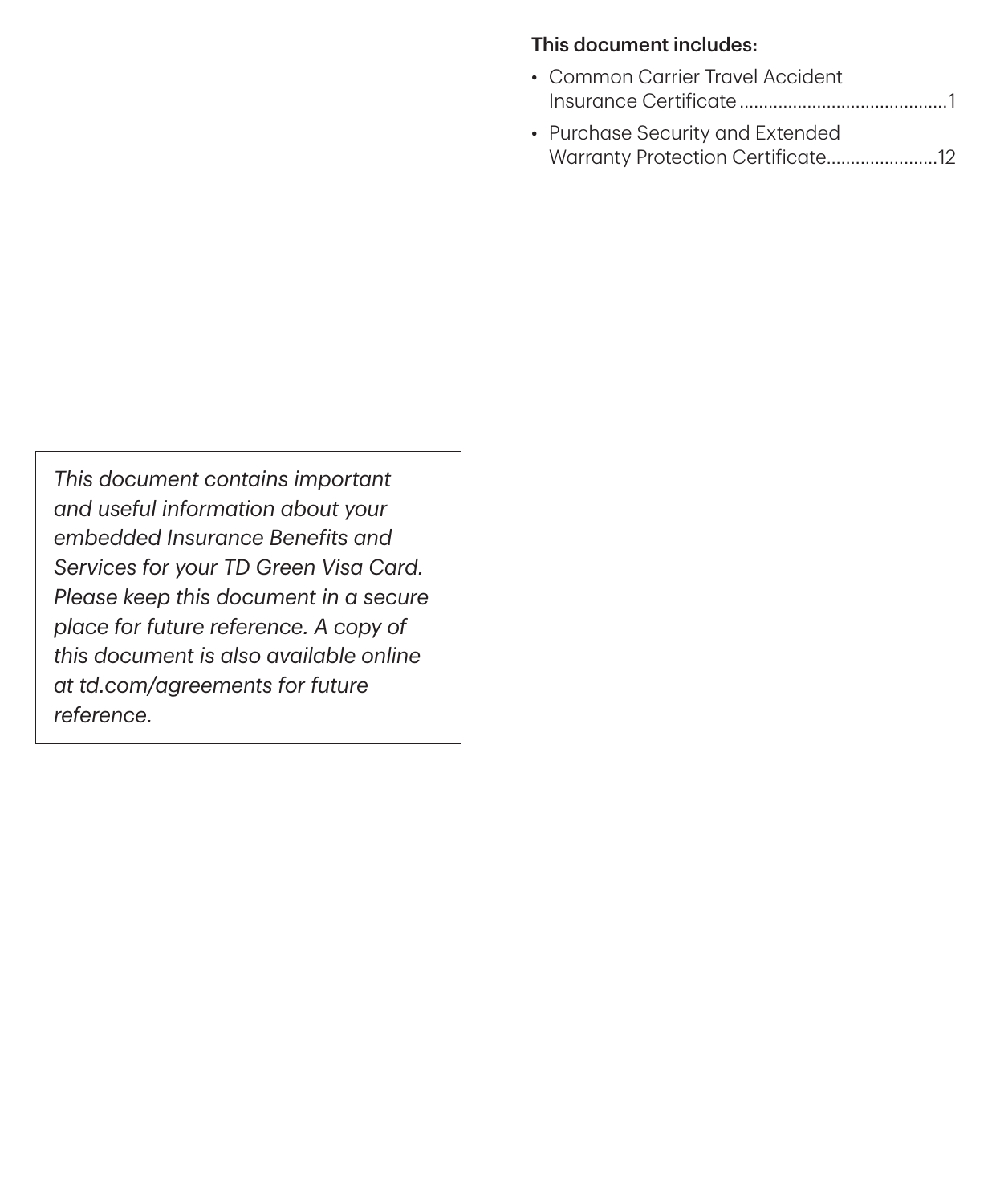## COMMON CARRIER TRAVEL ACCIDENT INSURANCE

#### Coverage under this Certificate is provided by:

TD Life Insurance Company ("Insurer") P.O. Box 1, TD Centre, Toronto, ON M5K 1A2

#### Claims administration and adjudication services are provided by:

Global Excel Management Inc. ("Administrator") 73 Queen Street, Sherbrooke, QC J1M 0C9 Phone: 1‑866‑374‑1129 or +1‑416‑977‑4425

# Section 1 – Introduction

## Certificate of Insurance

Claims administration and adjudication services are provided by Global Excel Management Inc. The *Certificate* applies to the TD Green Visa Card, which will be referred to as a "TD Credit Card" throughout the *Certificate*. TD Life Insurance Company ("TD Life") provides the insurance for this *Certificate* under Master Policy #TGV009 (the "Policy") issued to The Toronto‑Dominion Bank. This *Certificate* contains a clause which may limit the amount payable.

# Section 2 – Eligibility

*Insured Person* as defined provided that:

- *Your Account* privileges have not been terminated or suspended; and
- *Your Account* is not more than 90 days past due; and
- *Your* TD Credit Card must be in *Good Standing*.

# Section 3 – Definitions

In this *Certificate*, the following words and phrases shown in italics and capitalized have the meanings shown below. As *You* read through the *Certificate*, *You* may need to

refer to this Section to ensure *You* have a full understanding of *Your* coverage, limitations and exclusions.

Accidental Bodily Injury means bodily injury, which is accidental, is the direct source of a *Loss*, is independent of disease, illness or other cause and occurs while this Policy is in force.

Account means the *Primary Cardholder's* TD Credit Card Account that the *Bank* maintains.

Account Holder means the *Primary Cardholder* to whom the monthly *Account* statement is issued, and who is a resident of Canada and any *Additional Cardholder* who is a resident of Canada. The *Account Holder* may be referred to herein using "*You*" and "*Your*".

Additional Cardholder means a person to whom a TD Credit Card has been issued at the authorization of the *Primary Cardholder*.

Certificate means this Certificate of Insurance.

**Bank** means the Toronto-Dominion Bank.

Coma means a profound state of unconsciousness from which the *Insured Person* cannot be aroused to consciousness even by powerful stimulation, as determined by a physician. (Note: *Coma* benefits are available only to *Dependent Children*.)

Common Carrier means any licensed land, water or air conveyance operated by those whose occupation or business is transportation of persons or things without discrimination for hire. *Common Carrier* is extended to include any Airline having a Charter Air Carrier's Licence or its equivalent, provided it maintains regularly scheduled flights and publishes timetables and fares consistent with scheduled airline practices and provided the aircraft is limited to fixed-wing turbo-prop or jet gircraft. Rafts, amusement park rides, jet skis, balloons, ski lifts and hang‑gliders are not considered to be a *Common Carrier*.

Covered Trip means travel on a *Common Carrier*, the fare for which is fully charged to *Your Account*.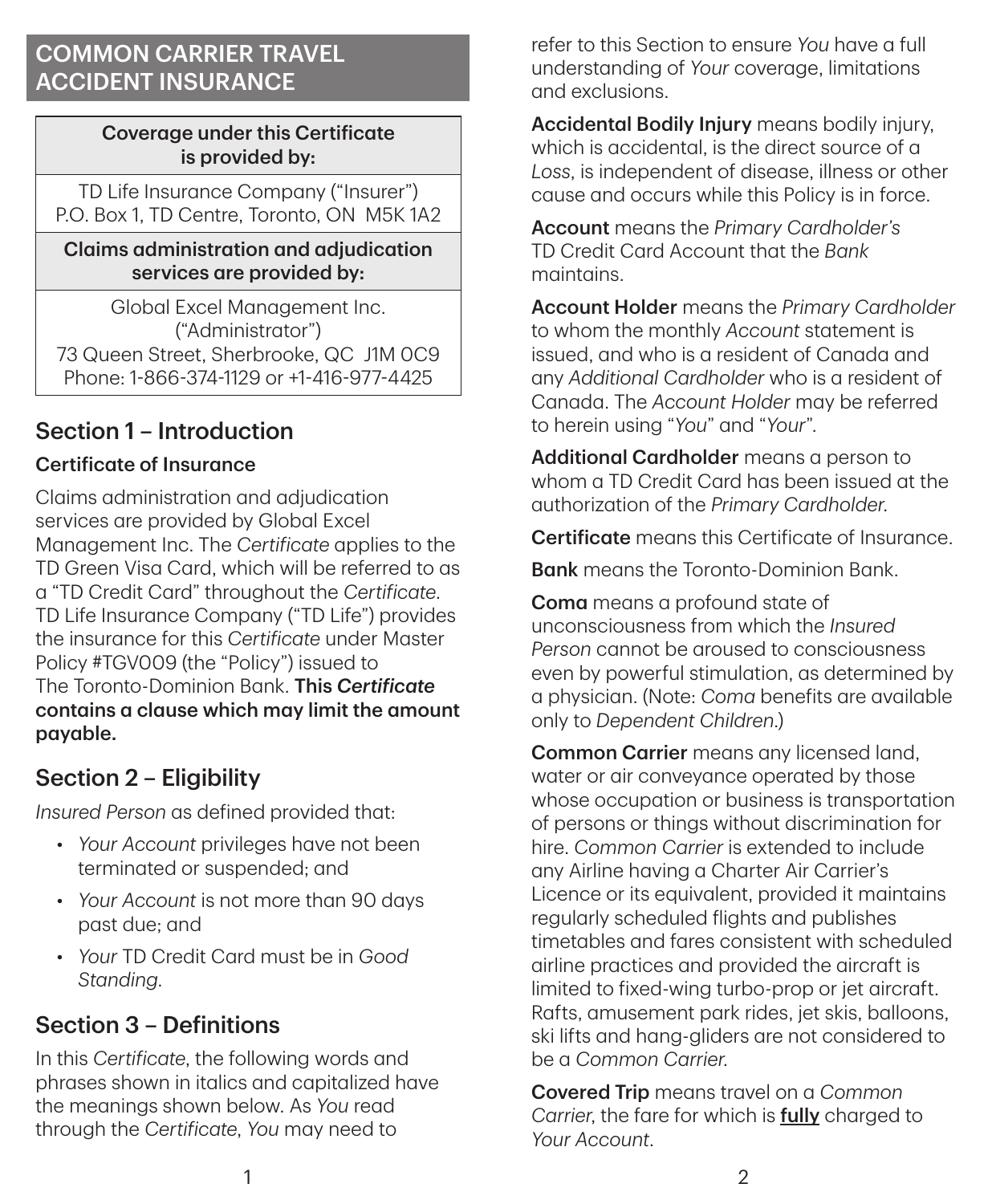Dependent Child(ren) mean(s) *Your* natural, adopted, or stepchildren who are:

- unmarried; and
- dependent on *You* for financial maintenance and support; and
	- under 21 years of age; or
	- under 25 years of age and attending an institution of higher learning, full time, in Canada; or
	- mentally or physically handicapped.

## Good Standing means:

- the *Primary Cardholder* has applied for the *Account*;
- the *Bank* has approved and opened the *Account*;
- the *Primary Cardholde*r has not advised the *Bank* to close the *Account*; and
- the *Bank* has not suspended or revoked credit privileges or otherwise closed the *Account*.

Immediate Family Member means the *Spouse*, parents, grandparents, children age 18 and over, brother or sister of the *Insured Person*.

Insured Person means the *Account Holder*, as well as the *Account Holder's Spouse* and *Dependent Children* whose name is on a ticket.

Loss means the types of *Accidental Bodily Injuries* for which this insurance provides coverage.

Primary Cardholder means a person who applied for a TD Credit Card, whose name is on the *Account* and to whom a TD Credit Card has been issued. A *Primary Cardholder* does not include an *Additional Cardholder*.

Permanent Total Disability means that the *Accidental Bodily Injuries* sustained in a covered accident solely and directly:

• prevent the *Insured Person* from performing all the substantial and material duties of the *Insured Person's* occupation; and

- cause a condition which is medically determined, by a physician approved by *Our Administrator*, to be of continuous and indefinite duration; and
- require the continuous care of a physician, unless the *Insured Person* has reached their maximum point of recovery; and
- prevent the *Insured Person* from engaging in any gainful occupation for which the *Insured Person* is qualified, or could be qualified, by reason of education, training, experience, or skill.

The *Permanent Total Disability* must have existed for 12 consecutive months.

(Note: *Permanent Total Disability* benefits are not available to *Dependent Children*.)

#### Spouse means:

- The person who the *Account Holder* is legally married to; or
- the person the *Account Holder* has lived with for at least 1 continuous year in the same household and publicly refers to as their partner.

We. Us and Our mean TD Life Insurance Company.

# Section 4 – Common Carrier Accident **Coverage**

Benefits will be paid as specified in the Schedule of Benefits below if an *Insured Person* suffers a *Loss* arising from and occurring on a *Covered Trip* while the *Insured Person* is:

- 1. riding as a passenger in or entering or exiting any *Common Carrier*; or
- 2. at the airport, terminal or station, at the beginning or end of the *Covered Trip*.

If the purchase of the *Common Carrier* passage fare is not made prior to the *Insured Person's* arrival at the airport, terminal or station, coverage begins at the time the entire *Common Carrier* passage fare is charged to the *Insured Person's Account*.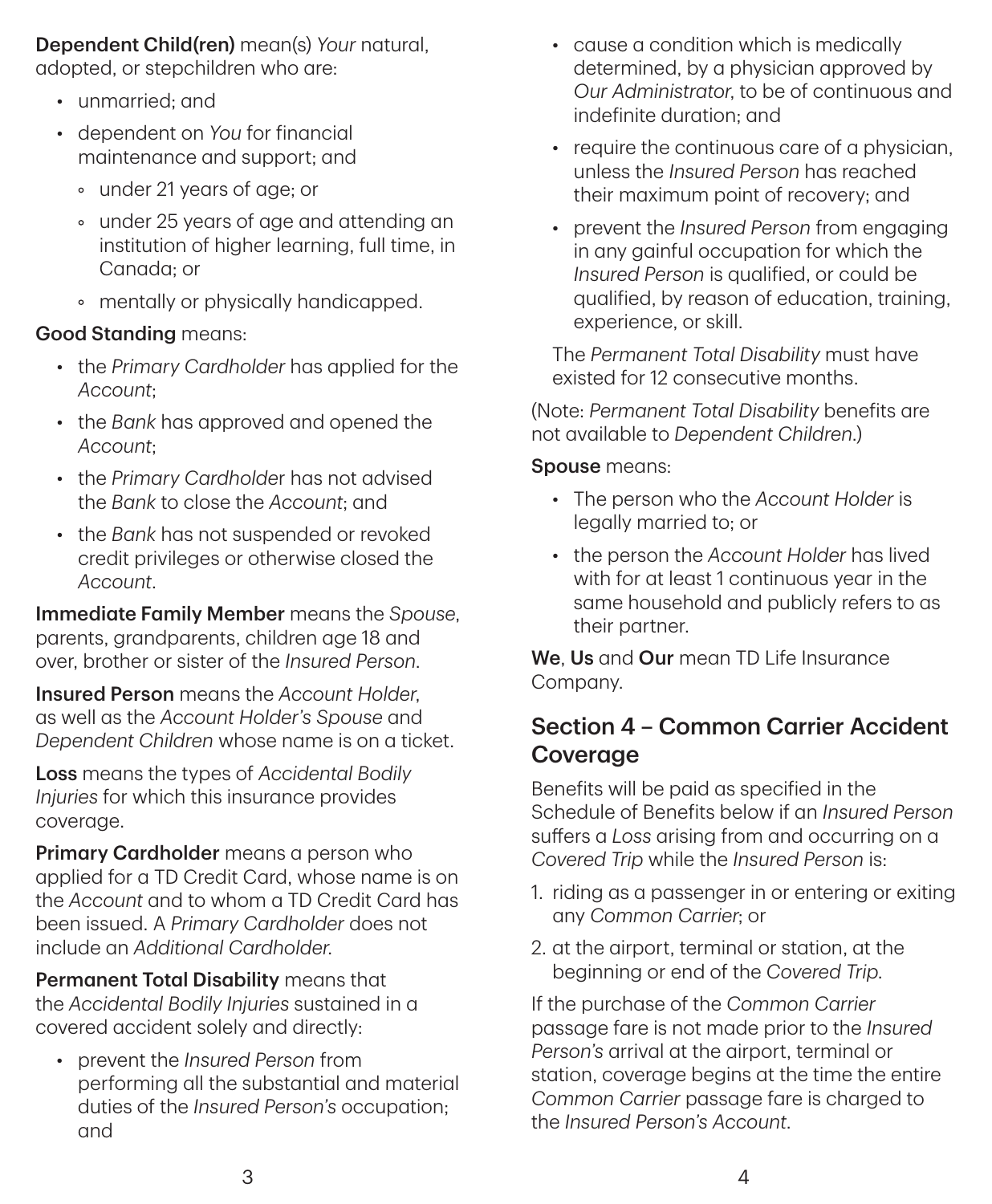Coverage includes circumstances arising from and occurring on a *Covered Trip* while the *Insured Person* is riding as a passenger in, entering or exiting any *Common Carrier*, while travelling directly to or from the girport. terminal, or station:

- 1. immediately preceding the departure of the scheduled *Common Carrier* conveyance on which the *Insured Person* has purchased passage; and
- 2. immediately following the arrival of the scheduled *Common Carrier* conveyance on which the *Insured Person* was a passenger.

# Section 5 – Schedule of Benefits and Important Conditions

If an *Insured Person* has multiple *Losses* as the result of one accident, only the single largest benefit amount applicable to the *Loss* suffered is payable. The following benefits are provided if the *Loss* occurs as a result of an accident within 1 year from the date of the accident:

#### A.Accidental Death or Dismemberment, Loss of Sight, Speech or Hearing and Paralysis **Benefits**

| Accidental Loss of                                                                                             | <b>Benefit Amount</b> |
|----------------------------------------------------------------------------------------------------------------|-----------------------|
| l ife                                                                                                          | \$100,000             |
| Speech and Hearing                                                                                             | \$100,000             |
| Both Hands or Both Feet<br>or Sight of Both Eyes or a<br>Combination of a Hand.<br>or Foot or Sight of One Eye | \$100,000             |
| One Arm or One Leg                                                                                             | \$75,000              |
| One Hand or One Foot<br>or Sight of One Eye                                                                    | \$66,666              |
| Speech or Hearing                                                                                              | \$66,666              |
| Thumb and Index Finger<br>of the Same Hand                                                                     | \$33.00               |

#### **Paralysis**

| Quadriplegia<br>(complete paralysis of<br>both upper and lower limbs)                 | \$200,000 |
|---------------------------------------------------------------------------------------|-----------|
| Paraplegia<br>(complete paralysis of<br>both lower limbs)                             | \$200.000 |
| Hemiplegia<br>(complete paralysis of<br>upper and lower limbs<br>of one side of body) |           |

"*Loss*" with reference to hand or foot means complete severance through or above the knuckle joint of at least four fingers of the same hand or three fingers and a thumb of the same hand or the ankle joint; with reference to arm or leg means complete severance through or above the elbow or knee joint; with reference to sight of an eye means the permanent loss of vision in one eye; and with reference to thumb and index finger means complete severance through or above the knuckle joints of the thumb and index finger.

"*Loss*" with reference to speech means the permanent and irrecoverable loss of the capability of speech without the aid of mechanical devices; with reference to hearing means the permanent and irrecoverable loss of hearing in both ears.

"Paralysis" means complete and irreversible loss of all motion or all practical use of an arm or leg provided the loss is continuous for 12 consecutive months.

#### B. Permanent Total Disability and Coma **Benefits**

| Loss                       | <b>Benefit Amount</b> |
|----------------------------|-----------------------|
| Permanent Total Disability | \$100,000             |
| Coma                       | \$100,000             |

i. *Permanent Total Disability* benefits are available only to *You* and *Your Spouse*. Benefit amount (less any amount paid under Section 5 – "Schedule of Benefits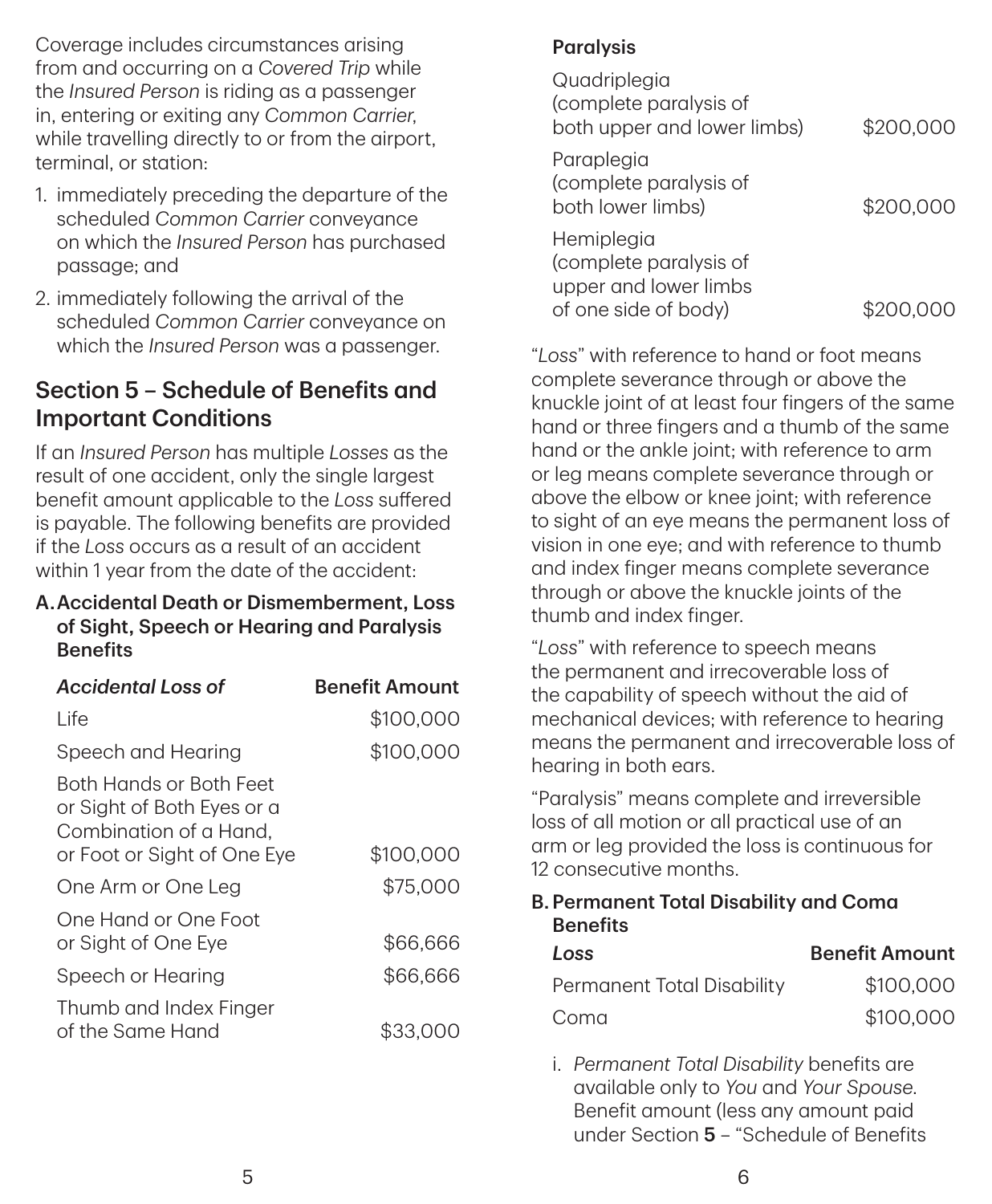and Important Conditions" (A) and (B) is payable if an *Insured Person* sustains *Permanent Total Disability* within 365 days after the date of the accident and the *Permanent Total Disability* continues for 12 consecutive months.

ii. *Coma* benefits are available only to *Your Dependent Child(ren)*. An elimination period of 31 days applies, which commences on the date the *Dependent Child(ren)* enter into a *Coma*. *Coma* benefits are not payable, nor do they accrue, during an elimination period. The *Coma* benefit amount is payable monthly at a rate of 1% of the benefit amount shown above until the earliest of: 1) the date the *Dependent Child* dies; 2) the date the *Dependent Child* is no longer in a *Coma*; or 3) total payments equal the *Coma* benefit amount shown above. If the *Dependent Child* dies as a result of the accident during the period for which this *Coma* benefit is payable, we will pay a lump sum equal to the *Dependent Child's* loss of life benefit amount, less *Coma* benefit amounts already paid.

#### C.Exposure and Disappearance

- i. When by reason of an accident described in Section 4 – "Common Carrier Accidental Coverage", the *Insured Person* is unavoidably exposed to the elements and as a result of such exposure suffers a *Loss*, the amount set out in the Schedule of Benefits shall be paid.
- ii. If the *Insured Person* has not been found within 1 year of the disappearance, stranding, sinking, wrecking or breakdown of a *Common Carrier* in which the *Insured Person* was covered as an occupant, it will be assumed that the *Insured Person* has suffered a loss of life.

## Section 6 – Special Benefits

a) Family Transportation Benefit

- i. When an *Insured Person* is confined as an in‑patient in a hospital due to *Accidental Bodily Injuries* that result in a *Loss*, TD Life will pay for the expenses incurred to transport an *Immediate Family Member* of the *Insured Person* to the hospital. Such personal attendance must be recommended by an attending physician, and such transportation must be via *Common Carrier* on the most direct route available.
- ii. When an *Insured Person's Loss* of life results in a *Loss* of life benefit amount being payable, TD Life will pay for the expenses incurred by an *Immediate Family Member* of the *Insured Person* for transportation to the place where the *Insured Person's* body is located for the purpose of identifying the *Insured Person's* body. Such transportation must be via *Common Carrier* on the most direct route available.

The maximum Family Transportation Benefit payable is \$5,000 per Insured Person who is hospitalized as described above.

b) Repatriation Benefit

When *Accidental Bodily Injuries* result in a *Loss* of life benefit amount being payable, and the *Loss* of life occurs at least 100 kilometres from the *Insured Person's* permanent city of residence, TD Life will pay for the cost of preparation and transportation of *Insured Person's* body to such place of residence. The maximum Repatriation Benefit payable is \$10,000 per *Loss* of life.

c) Rehabilitation Benefit

When *Accidental Bodily Injury* results in a *Loss*, an additional amount will be paid for covered Rehabilitation expenses. Covered expenses are the reasonable and necessary expenses actually incurred up to a maximum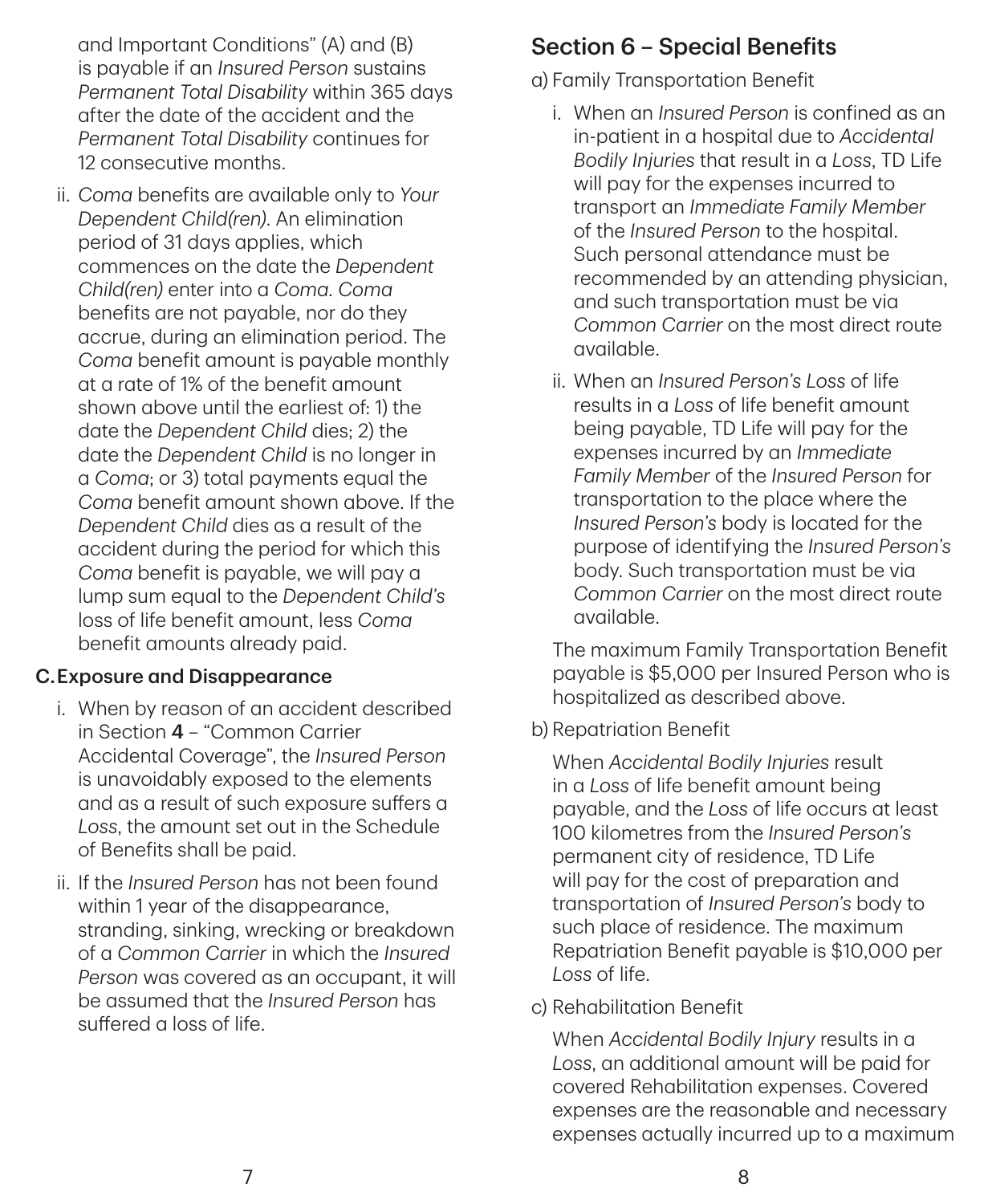of \$10,000 for treatment by a therapist or confinement in an institution of an *Insured Person* provided:

- i. such treatment is required in order to retrain the *Insured Person* for work in any gainful occupation, including the *Insured Person's* regular occupation; and
- ii. expenses are incurred within 2 years from the date of the accident. No payment will be made for ordinary living, travelling or clothing expenses.

# Section 7 – Payment of Benefits

The *Loss* of life benefit of an *Account Holder* will be paid to the designated beneficiary. This choice must be in writing and filed with *Our Administrator*. All other benefit amounts for *Losses* suffered by the *Account Holder* are paid to the *Account Holder*. The *Loss* of life benefit of a *Spouse* or *Dependent Child* will be paid to the *Account Holder*, if living, otherwise to the designated beneficiary. This choice must be in writing and filed with *Our Administrator*. All other benefit amounts for *Losses* suffered by the *Spouse* or *Dependent Child* are paid to the *Spouse* or *Dependent Child*, except that any amount payable for *Losses* sustained by a minor will be paid to the minor's legal guardian. If the *Insured Person* has not chosen a beneficiary, or if there is no beneficiary alive when the *Insured Person* dies, TD Life will pay the benefit amount to the *Account Holder's* estate.

## Section 8 – Exclusions

This Policy does not cover *Loss* caused by or resulting from any of the following:

- a) *Loss* occurring while the employee is in, entering or exiting any aircraft while acting or training as a pilot or crew member.
- b) *Loss* resulting from suicide, attempted suicide or *Loss* that is intentionally self‑inflicted.
- c) *Loss* caused by bacterial infection except bacterial infection of an *Accidental Bodily*

*Injury*, or if death results from the accidental ingestion of a substance contaminated by bacteria.

d) *Loss* caused by or resulting from:

- an act of war, whether declared or undeclared; or
- hostile or warlike action in time of peace or war; or
- willing participation in a war, riot or civil unrest; or
- rebellion: or
- revolution: or
- insurrection; or
- any service in the armed forces while on duty.

# Section 9 – How to Submit a Claim

IMPORTANT NOTE: *You* must report *Your* claim to *Our Administrator* within 30 days after the date of the occurrence of commencement of any *Loss* covered by this *Certificate* or as soon as reasonably possible. *You* must provide completed claim form with required supporting documentation to *Our Administrator* as soon as possible, but no later than 90 days after the date of *Loss*.

## Who to Contact to Submit a Claim

To submit a claim, please contact *Our Administrator* at 1‑866‑374‑1129 (toll‑free) from Canada or the U.S.; or +1‑416‑977‑4425 (collect) from other countries.

#### Complete the Required Form

- 1) Request the Form: To request a claim form, call *Our Administrator* at 1‑866‑372‑1129 (toll‑free) from 8 a.m. to 8 p.m. ET, Monday to Friday.
- 2) Time limit from date of event: If *You* are making a claim, *You* must report *Your* claim to *Our Administrator* within 30 days after the date of *Loss*. *You* must send *Our Administrator* the appropriate claim forms, together with written proof of *Loss*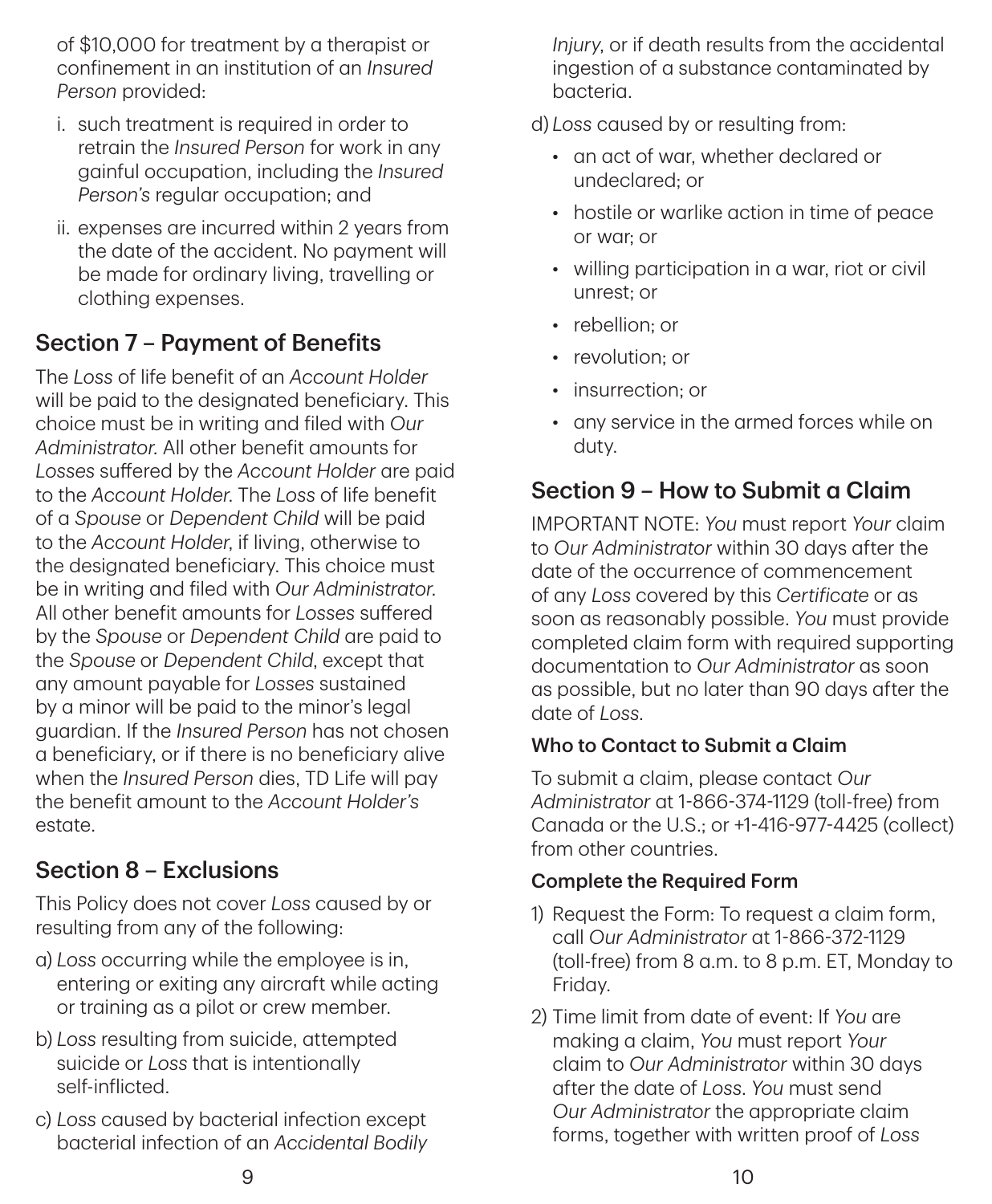(e.g., original invoices and tickets, medical and/or death certificates) as soon as possible, but no later than 90 days after the date of *Loss*. Failure to provide the applicable documentation may invalidate *Your* claim.

# Section 10 – When *Your* Coverage **Terminates**

The insurance coverage of any *Insured Person* shall terminate on the earliest of the following:

- a) the date the Policy is terminated;
- b) the expiration of the Policy term for which premium has been paid;
- c) the date the *Account Holder's Account* is cancelled or their *Account* privileges are terminated.

## Section 11 – General Conditions

#### Conformance with Statutes

Any terms of this Policy which are in conflict with the applicable statutes, laws or regulations of the province or territory in which this Policy is issued are amended to conform to such statutes.

## Group Policy

This *Certificate* is a description of coverage provided by Policy #TGV009 issued to The Toronto‑Dominion Bank. All terms and conditions of the Policy govern. In no event does possession of multiple certificates or TD Credit Cards entitle an *Insured Person* to benefits in excess of those described herein for any *Loss* sustained.

## Legal Action Limitation Period

Every action or proceeding against the insurer for the recovery of insurance money payable under the contract is absolutely barred unless commenced within the time set out in the *Insurance Act* (for actions or proceedings governed by the laws of Alberta or British Columbia), *The Insurance Act* (for actions or proceedings governed by the laws of Manitoba), the *Limitations Act*, 2002 (for

actions or proceedings governed by the laws of Ontario), or other applicable legislation. For actions or proceedings governed by the laws of Quebec, the prescriptive period is set out in the *Civil Code of Quebec*.

#### Physical Examination and Autopsy

*Our Administrator* has the right to have the *Insured Person* examined by a physician approved by *Our Administrator*, as often as reasonably necessary while a claim is pending. *Our Administrator* may also have an autopsy done, unless prohibited by law. Any examinations or autopsies that we require will be done at *Our Administrator's* expense and by a physician.

## PURCHASE SECURITY AND EXTENDED WARRANTY PROTECTION

#### Coverage under this Certificate is provided by:

TD Home and Auto Insurance Company ("Insurer")

P.O. Box 1, TD Centre, Toronto, ON M5K 1A2

#### Claims administration and adjudication services are provided by:

Global Excel Management Inc. ("Administrator") 73 Queen Street, Sherbrooke, QC J1M 0C9 Phone: 1‑866‑374‑1129 or +1‑416‑977‑4425

# Section 1 – Introduction

## Certificate of Insurance

The Certificate of Insurance ("*Certificate*") below applies to the TD Green Visa Card, which will be referred to as a "TD Credit Card" throughout the *Certificate*. Note: This insurance is excess insurance, meaning that any other sources of recovery *You* have will pay first, and this insurance policy will be the last to pay. For example, if *You're* covered under home insurance, *You* will be eligible for the amount of the deductible under this *Certificate*.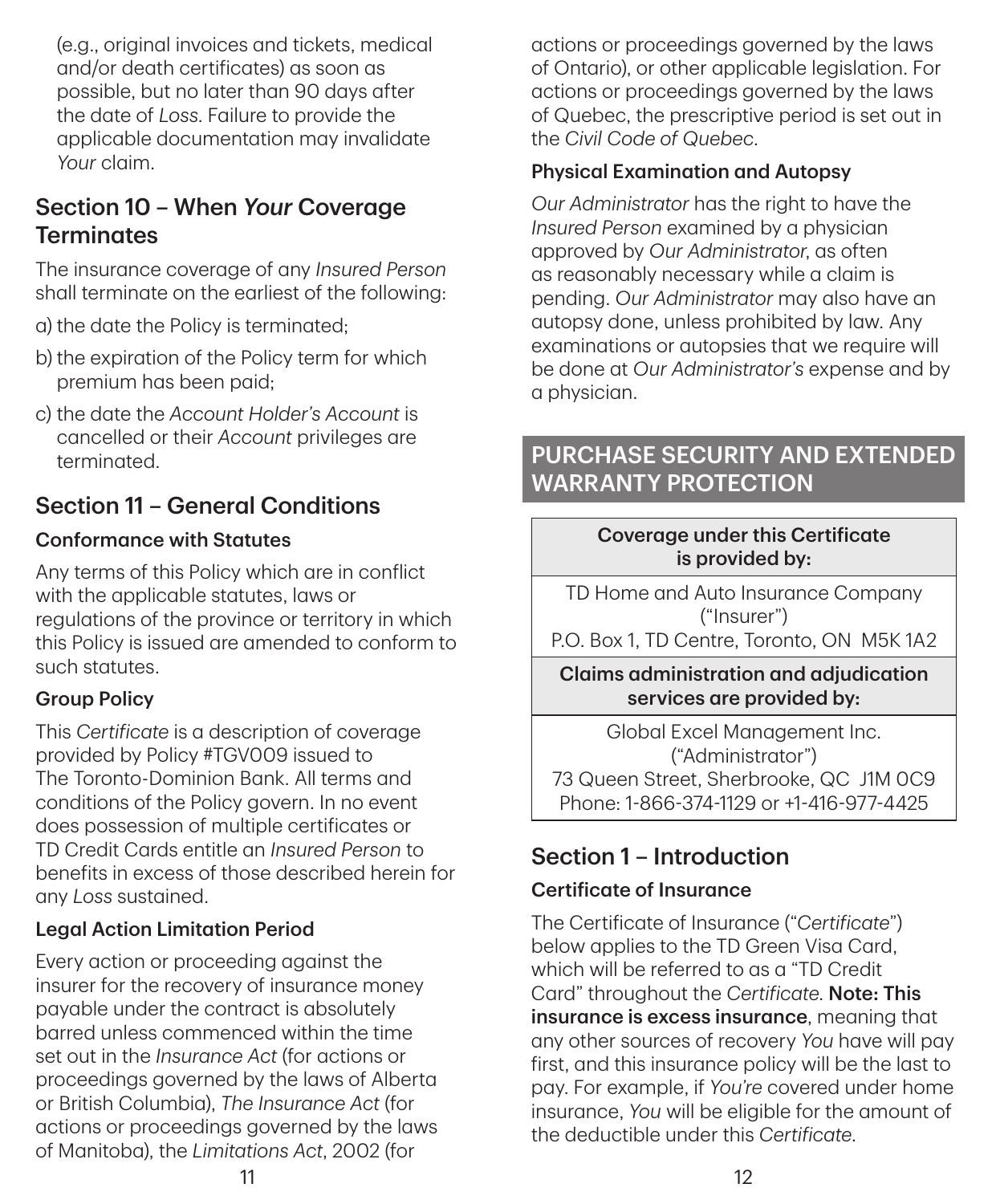Claims administration and adjudication services are provided by Global Excel Management Inc. The terms of the TD Credit Card Purchase Security and Extended Warranty Protection Group Policy #TDVP112008 ("Group Policy") issued by TD Home and Auto Insurance Company ("Insurer") to The Toronto‑Dominion Bank are described in this *Certificate*. Please note that in Alberta, Statutory Conditions are deemed to be part of every contract that includes insurance against loss or damage to property and said Statutory Conditions are included in the Group Policy.

# Section 2 – Definitions

In this *Certificate*, the following words and phrases shown in italics and capitalized have the meanings shown below. As *You* read through the *Certificate*, *You* may need to refer to this Section to ensure *You* have a full understanding of *Your* coverage, limitations and exclusions.

Account means the *Primary Cardholder's* TD Credit Card Account that the *Bank* maintains.

Account Holder means the *Primary Cardholder* to whom the monthly *Account* statement is issued and who is a resident of Canada, and any *Additional Cardholder* who is a resident of Canada. The *Account Holder* may be referred herein as "*You*" or "*Your*".

Additional Cardholder means a person to whom a TD Credit Card has been issued at the authorization of the *Primary Cardholder*.

**Insured Item** means a new item of personal property (a pair or set being one item) for personal use for which the full *Purchase Price* has been charged to the *Account* of the *Account Holder*.

Manufacturer's Warranty means an express written warranty issued by or on behalf of the manufacturer of the *Insured Item* at the point of sale at the time of purchase of an *Insured Item*. The *Manufacturer's Warranty* must be valid in Canada.

**Primary Cardholder** means a person who applied for a TD Credit Card, whose name is on the *Account* and to whom a TD Credit Card has been issued. A *Primary Cardholder* does not include an *Additional Cardholder*.

Purchase Price means the actual cost to the *Account Holder* of the *Insured Item*, including any applicable sales tax.

Spouse means:

- the person who the *Account Holder* is legally married to; or
- the person the *Account Holder* has lived with for at least 1 continuous year in the same household and publicly refers to as their partner.

## Section 3 – Description of Insurance **Coverage**

#### a) Purchase Security

Purchase Security automatically protects most *Insured Items* purchased with the TD Credit Card for 90 days from purchase for all risk of direct physical loss or damage, except as herein provided, anywhere in the world, in excess of other applicable insurance. If the item is lost, stolen or damaged, it will be replaced or repaired, or the *Account Holder* will be reimbursed for the *Purchase Price*.

## b) Extended Warranty Protection

(i) Extended Warranty Protection automatically provides extended warranty coverage for *Insured Items*, such coverage to commence immediately following the expiry of the applicable *Manufacturer's Warranty* for a period equal to the period of the *Manufacturer's Warranty* coverage or 1 year, whichever is the lesser on most items purchased with the TD Credit Card as long as there is a *Manufacturer's Warranty* valid in Canada (automatic coverage is limited to warranties 5 years or less). *Manufacturer's Warranties* greater than 5 years are covered if registered with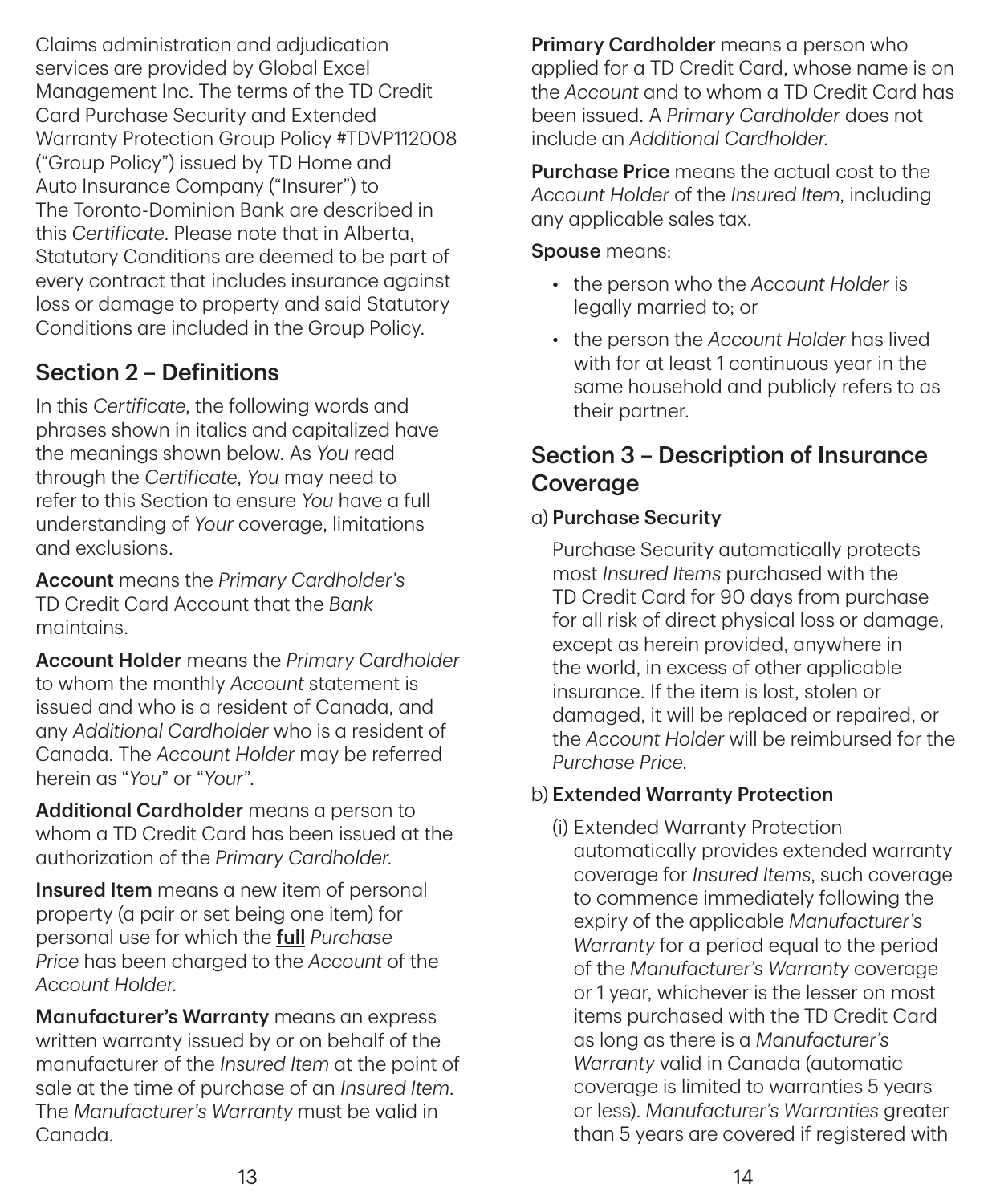the *Administrator* within the first year after purchase of the item.

- (ii)To register an *Insured Item* with a warranty greater than 5 years for Extended Warranty Protection, the *Account Holder* must contact the *Administrator* and provide:
	- a copy of the sales receipt;
	- the Credit Card record of charge or Credit Card statement;
	- the serial number of the item, if available;
	- the original *Manufacturer's Warranty* valid in Canada; and
	- a description of the product.

# Section 4 – Policy Limits

There is a maximum aggregate lifetime benefit per *Account Holde*r of \$60,000 for all TD Credit Cards of the *Account Holder*. The *Account Holder* will be entitled to receive no more than the full *Purchase Price* of the *Insured Item* as recorded on the *Account* receipt or *Account* statement. Claims for items belonging to a pair or set will be paid for at the Purchase Price of the pair or set provided the parts of the pair or set are unusable individually and cannot be replaced individually. The *Administrator*, at its sole option, may elect to:

- a) Repair, rebuild or replace the item lost or damaged (whether wholly or in part), upon notifying the *Account Holder* of its intention to do so within 45 days following receipt of the required Loss Report; or
- b) Pay cash for said item, not exceeding the full *Purchase Price* thereof paid using the *Account* and subject to the exclusions, terms and limits of liability as stated in this *Certificate*.

## Section 5 – Exclusions

Any loss or damage of any aspect of any product, device, or equipment to function properly as caused by any change in date will be excluded. This exclusion applies to Purchase Security and to Extended Warranty Protection.

#### Purchase Security

- (a) Coverage is not extended to loss or damage to the following:
	- 1. cash or its equivalent, travellers cheques, tickets and any negotiable instruments;
	- 2. art objects, bullion, rare or precious coins;
	- 3. perishables, animals or living plants;
	- 4. jewellery and watches in baggage unless carried by hand and under the personal supervision of the *Account Holder* or *Account Holder's* travelling companion previously known to the *Account Holder*;
	- 5. automobiles, motorboats, aircrafts, motorcycles, drones, motor scooters and other motorized vehicles, parts and accessories thereof;
	- 6. ancillary costs incurred in respect of an *Insured Item* and not forming part of the *Purchase Price*;
	- 7. parts and/or labour required as a result of mechanical breakdown;
	- 8. used and pre‑owned items, including antiques and demos;
	- 9. any item purchased by and/or used for a business or commercial purpose;
	- 10. items consumed in use; and
	- 11. services.
- (b) Loss or damage resulting from the following perils are excluded from coverage:
	- 1. abuse or fraud;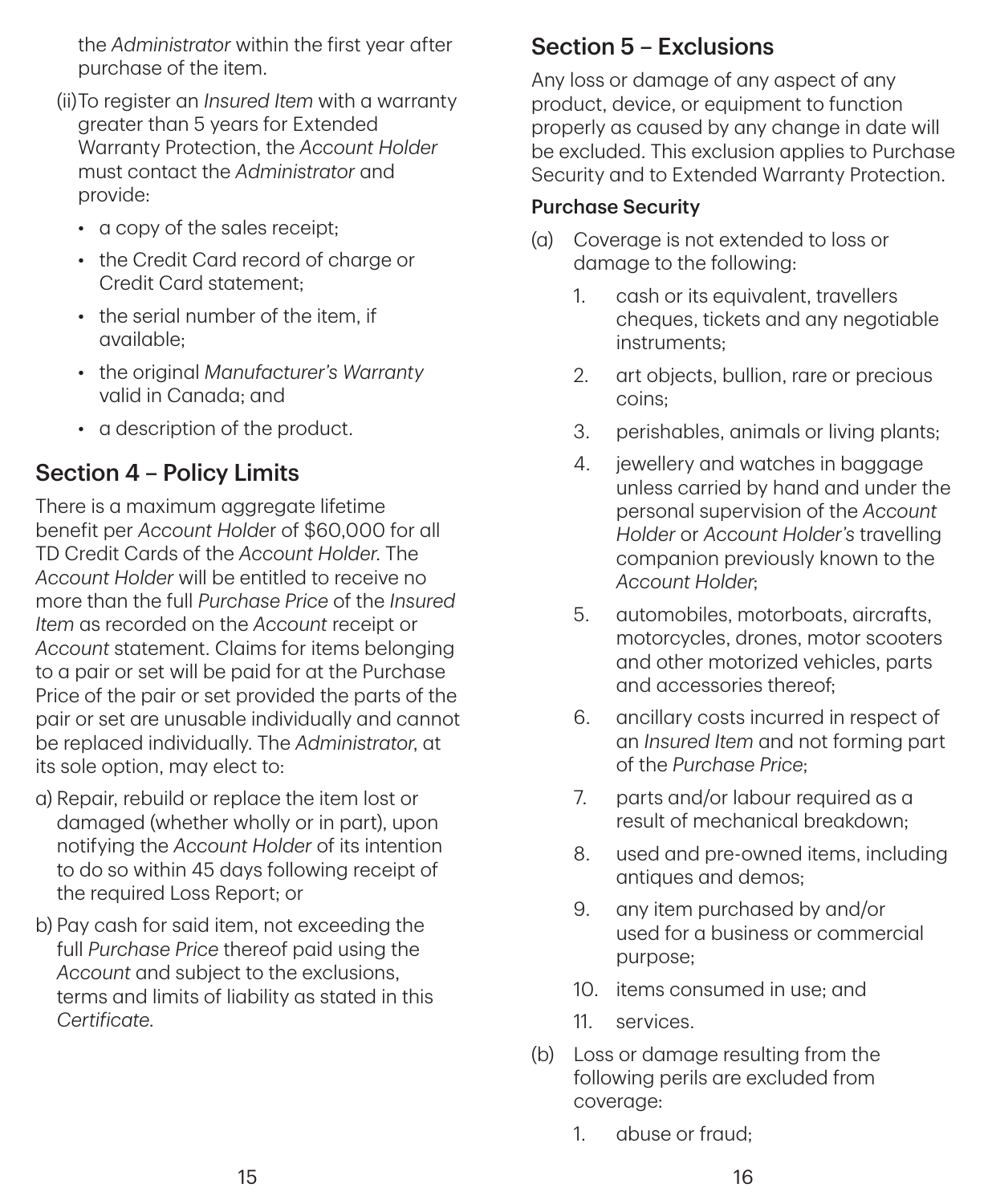- 2. flood or earthquake;
- 3. war, invasion, hostilities, rebellion, insurrection, terrorism, confiscation by authorities, contraband or illegal activity;
- 4. normal wear and tear;
- 5. mysterious disappearance (used herein to mean disappearance in an unexplained manner marked by an absence of evidence of the wrongful act of another);
- 6. radioactive contamination;
- 7. inherent product defects;
- 8. normal course of play; or
- 9. willful acts or omissions; and
- 10. indirect, incidental or consequential damages, including bodily injury, property damage, economic loss, punitive or exemplary damages and legal costs are not covered.

## Extended Warranty Protection

In addition to any exclusions which may be set out in the *Manufacturer's Warranty*, this *Certificate* does not cover:

- 1. wear and tear, gradual reduction in operating performance, negligence, misuse and abuse;
- 2. automobiles, motor boats, aircraft, motorcycles, drones, motor scooters and other motorized vehicles and parts and accessories thereof;
- 3. willful acts or omissions and improper installation or alteration;
- 4. ancillary costs;
- 5. used or pre‑owned items, including demos;
- 6. any item purchased by and/or used for a business or commercial purpose; and
- 7. consequential damages, including bodily injury, property damages, economic loss, punitive or exemplary damages and legal costs are not covered;

8. inherent product defects.

# Section 6 – How to Submit a Claim

## Who to Contact to Submit a Claim

To submit a claim, please contact *Our Administrator* at 1‑866‑374‑1129 (toll‑free) or +1‑416‑977‑4425 (collect) between 8:00 a.m. and 8:00 p.m. ET, Monday to Friday.

#### Provide the Information requested:

## (a) Initial Notification

If *You* have incurred a loss covered under the Purchase Security or Extended Warranty Protection, *You* must give notice by contacting the *Administrator* within 45 days from the date of loss or damage.

The *Account Holder* will be asked to provide or, if writing, should provide:

- the name, address and telephone number;
- the *Account* number used to purchase the *Insured Item*;
- a description of the *Insured Item*; and
- the date, place, amount and cause of the loss or damage.

## (b) Written Proof

(i) Purchase Security

A Loss Report will be mailed by the *Administrator*. Complete in full, sign and return within 90 days from the date of loss or damage. The Loss Report shall include but may not be limited to:

- a copy of the *Account* charge receipt and/or *Account* statement;
- a copy of the store receipt;
- the serial number of the *Insured Item* (where applicable); and
- any other information reasonably required by the *Administrator* such as a police or insurance claim report.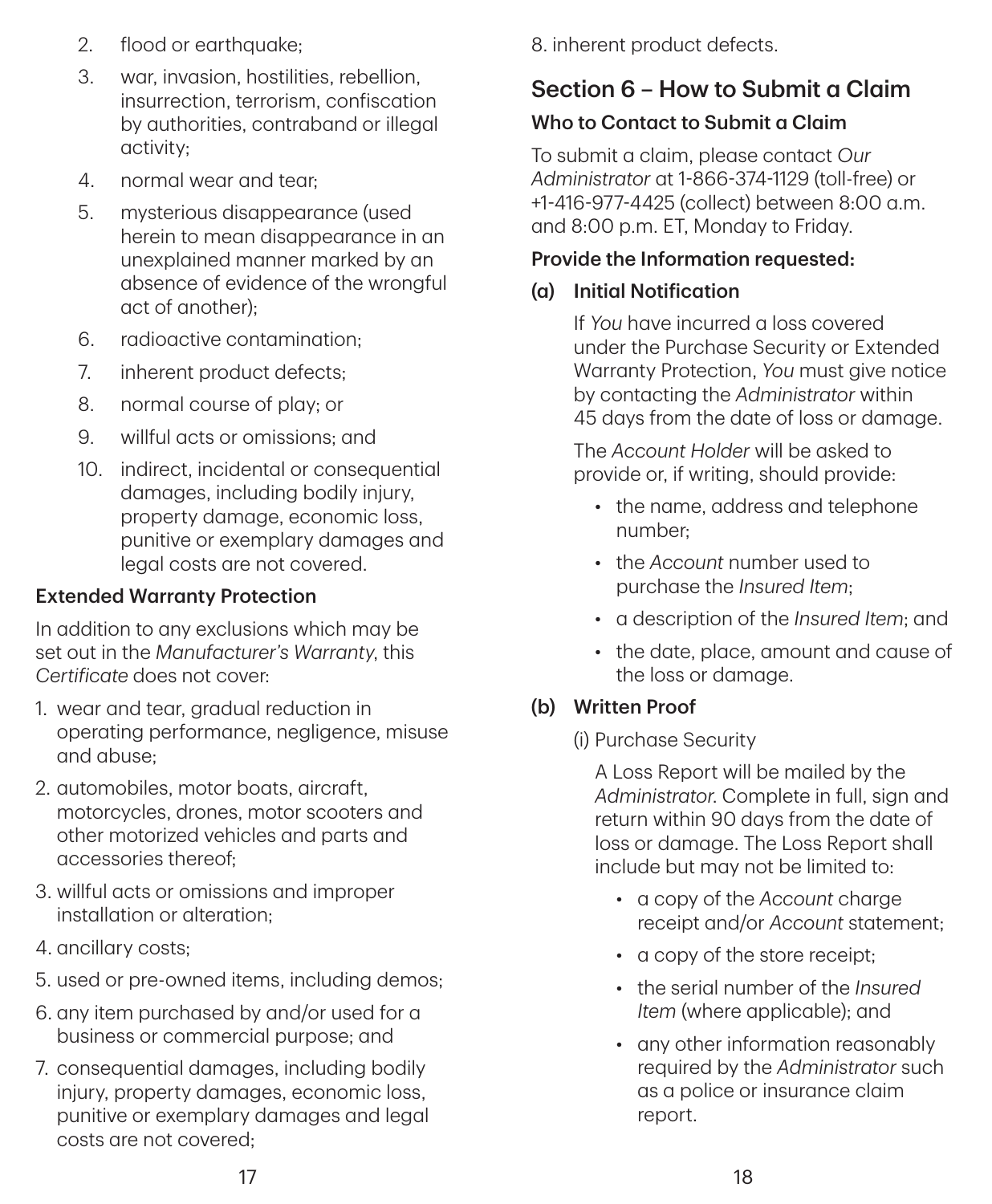(ii) Extended Warranty Protection

*You* must report the claim information as detailed above prior to proceeding with the repair or replacement. The *Administrator* will:

- 1. Authorize the repair, if appropriate; and
- 2. Ask the *Account Holder* to:
	- return the *Insured Item* to the manufacturer's service dealer as specified on the *Manufacturer's Warranty*;
	- have the authorized dealer contact the Insurer; and
	- if repairable, pay for the repair and submit:
		- a copy of the *Account* charge receipt and/or *Account* statement;
		- a copy of the paid repair invoice;
		- a copy of the store receipt;
		- the serial number of the *Insured Item*; and
		- a copy of the *Manufacturer's Warranty*.

In the event that the damaged *Insured Item* is not repairable, submit all applicable information to the *Administrator* as outlined above. The *Administrator* may require the *Account Holder*, at the *Account Holder's* expense, to send the damaged *Insured Item* to an address designated by the *Administrator*.

If the claim is made in respect of an *Insured Item* which is a gift, the claim may be made by the *Account Holder* or the recipient of the gift subject to compliance with the terms and conditions of the *Certificate*.

## Section 7 – When Your Coverage **Terminates**

This coverage terminates on the earliest of the following:

- a) When *Your Account* is closed;
- b) When *Your Account* is 90 or more days past due but coverage is automatically reinstated when the *Account* is returned to good standing; and
- c) The date the Group Policy terminates.

## Section 8 – General Conditions

#### Benefits *Account Holder* Only

This protection provided by the Purchase Security and Extended Warranty Protection Plans shall inure to the benefit of the *Account Holder*. No other person or entity shall have any right, remedy or claim, legal or equitable, to the benefits.

## **Currency**

All amounts shown are in Canadian currency.

#### Due Diligence

The *Account Holder* shall use due diligence and do all things reasonable to avoid or diminish any loss of or damage to property protected by the Master Policy. Where damage or loss is due to a malicious act, burglary, robbery, theft or attempt thereat, or is suspected to be so due, the *Account Holder* shall give immediate notice to the police or other authorities having jurisdiction. The Insurer will require evidence of such notice with the *Loss* Report prior to settlement of a claim.

## False Claim

If an *Account Holder* makes any claim knowing it to be false or fraudulent in any respect, such *Account Holder* shall no longer be entitled to the benefits of this protection or to the payment of any claim made under the Master Policy.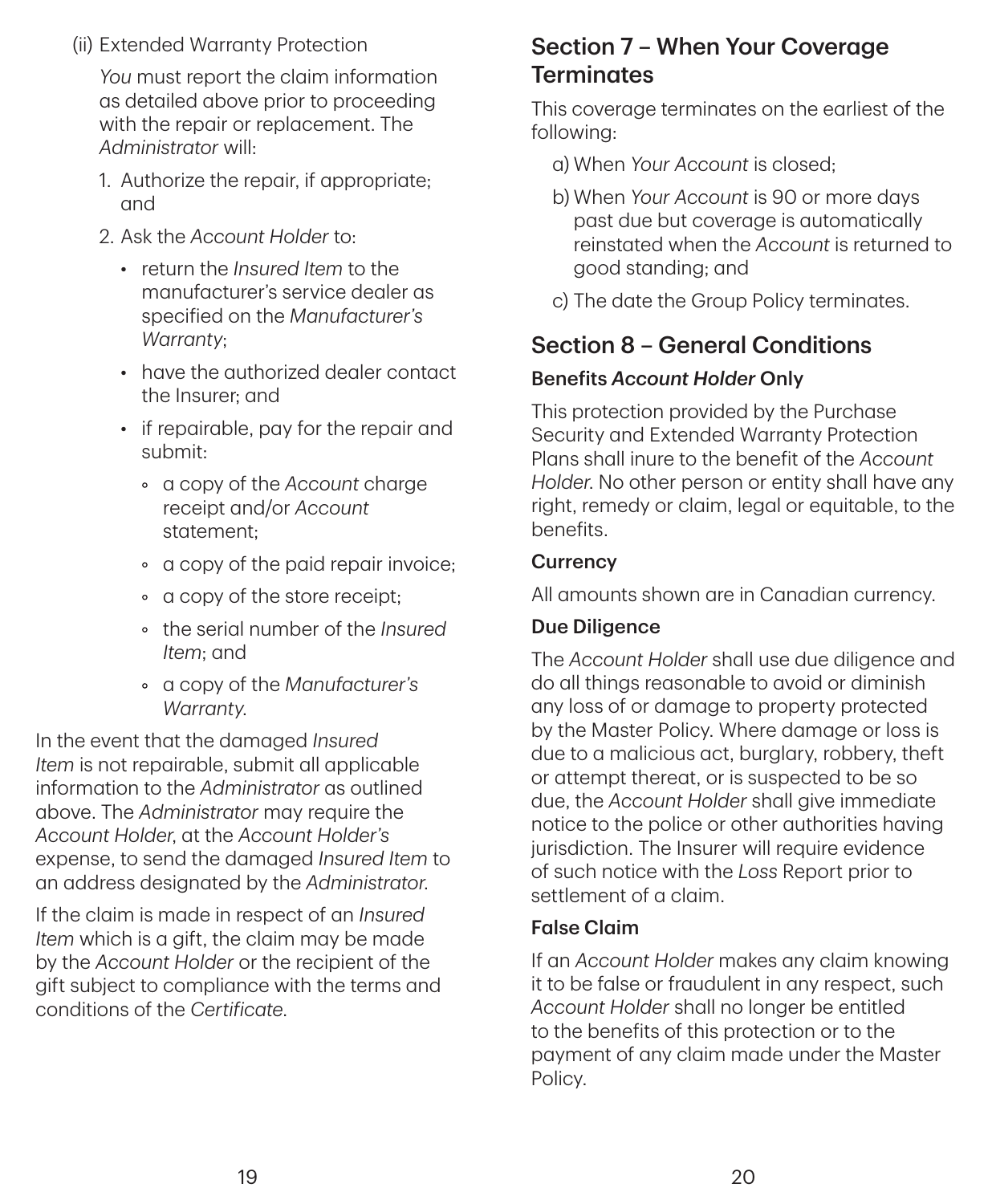#### Group Policy

All benefits under this *Certificate* are subject in every respect to the Group Policy, which alone constitutes the agreement under which benefits will be provided. This Group Policy is issued to the *Bank*. The principal provisions of the Group Policy affecting *Account Holders* are summarized in this Certificate. The Group Policy is on file at the office of the *Bank*.

#### Legal Action Limitation Period

Every action or proceeding against the insurer for the recovery of insurance money payable under the contract is absolutely barred unless commenced within the time set out in the *Insurance Act* (for actions or proceedings governed by the laws of Alberta or British Columbia), *The Insurance Act* (for actions or proceedings governed by the laws of Manitoba), the *Limitations Act, 2002* (for actions or proceedings governed by the laws of Ontario), or other applicable legislation. For actions or proceedings governed by the laws of Quebec, the prescriptive period is set out in the C*ivil Code of Quebec*.

#### Other insurance

All of *Our* coverages are excess insurance, meaning that any other sources of recovery *You* have will pay first, and this insurance policy will be the last to pay. The total benefits payable under all *Your* insurance, including this *Certificate*, cannot be more than the actual expenses for a claim. If an *Account Holder* is also insured under any other insurance certificate or policy, *We* will coordinate payment of benefits with the other insurer.

#### Subrogation

Following the Insurer's payment of an *Account Holder's* claim or loss or damage, the Insurer shall be subrogated to the extent of the cost of such payment, to all rights and remedies of the *Account Holder* against any party in respect of such loss or damage, and shall be entitled at its own expense to sue in the name of the *Account Holder*. The *Account Holder* shall give the Insurer all such assistance as the Insurer

may reasonably require to secure its rights and remedies, including the execution of all documents necessary to enable the Insurer to bring suit in the name of the *Account Holder*.

All trade‑marks are the property of their respective owners.

- \* Trademark of Visa International Service Association and used under license.
- ® The TD logo and other trademarks are the property of The Toronto‑Dominion Bank or its subsidiaries.